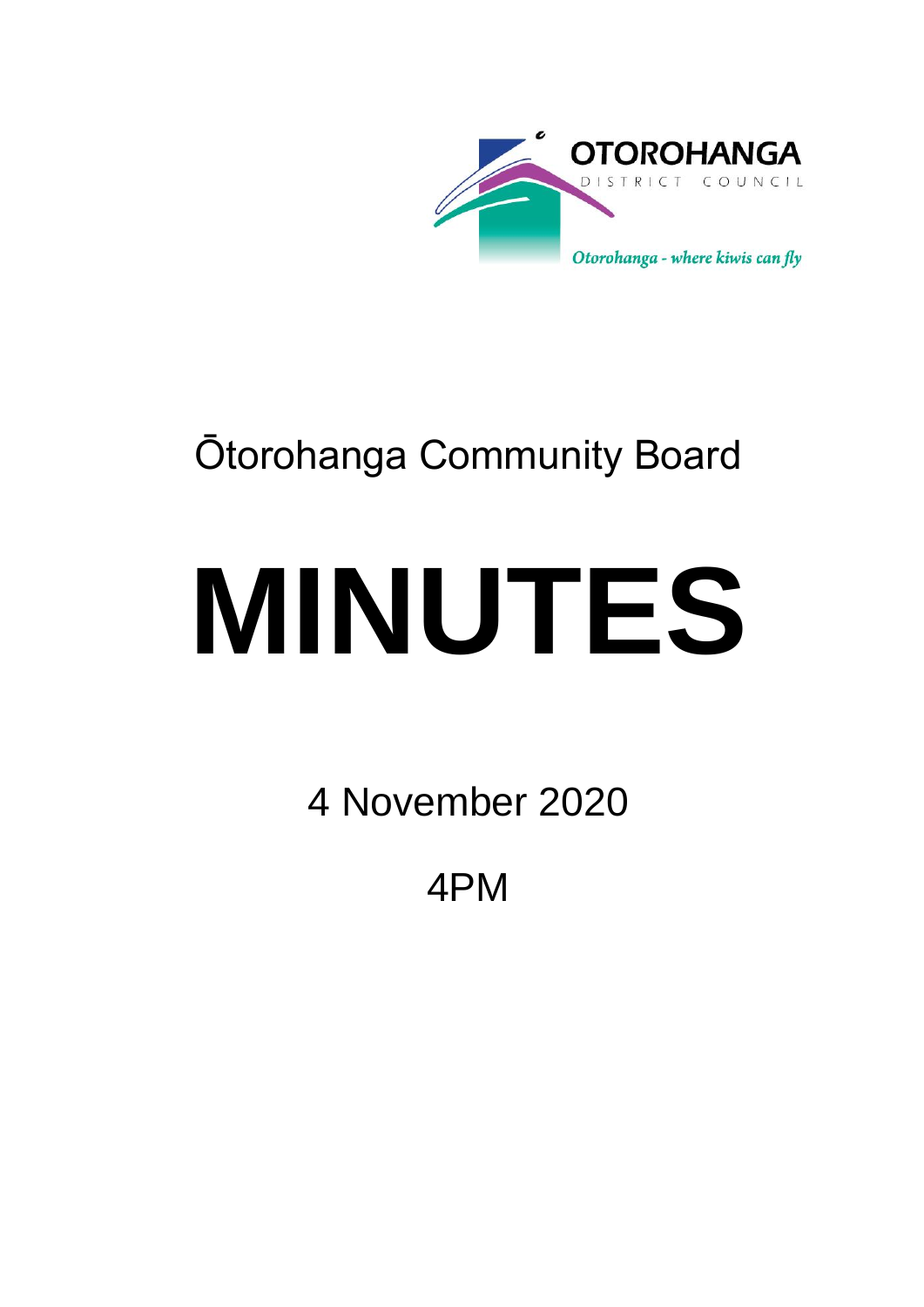#### **ŌTOROHANGA COMMUNITY BOARD**

4 November 2020

Minutes of an Ordinary meeting of the Ōtorohanga Community Board held in the Council Chambers, 17 Maniapoto Street, Ōtorohanga on 4 November 2020 commencing at 4.00pm.

Tanya Winter **CHIEF EXECUTIVE**

### **MINUTES**

**ORDER OF BUSINESS:**

| <b>ITEM</b>                                     |                                                                              | <b>PAGE</b>    |
|-------------------------------------------------|------------------------------------------------------------------------------|----------------|
| <b>PRESENT</b>                                  |                                                                              | $\mathbf{1}$   |
| <b>IN ATTENDANCE</b>                            |                                                                              | $\mathbf{1}$   |
| <b>APOLOGIES</b>                                |                                                                              |                |
| <b>DECLARATION OF INTEREST</b>                  |                                                                              | $\mathbf{1}$   |
| <b>PUBLIC FORUM</b>                             |                                                                              | $\mathbf{1}$   |
| <b>CONFIRMATION OF MINUTES - 7 OCTOBER 2020</b> |                                                                              | $\mathbf{1}$   |
|                                                 |                                                                              |                |
| <b>ITEM 54</b>                                  | <b>CHAIRPERSONS REPORT - VERBAL</b>                                          | 1              |
| <b>ITEM 55</b>                                  | <b>CHIEF EXECUTIVE REPORT 15 SEPTEMBER - 19 OCTOBER 2020</b>                 | 1              |
| ITEM 56                                         | UPDATE ON THE OTOROHANGA COMMUNITY BOARD WALK AROUND<br><b>OTOROHANGA</b>    | 2              |
| <b>ITEM 57</b>                                  | ROUTINE PLANNING REPORT FOR JULY TO SEPTEMBER 2020                           | 2              |
| <b>ITEM 58</b>                                  | ROUTINE ANIMAL CONTROL OFFICERS REPORT FOR APRIL TO<br><b>SEPTEMBER 2020</b> | $\overline{2}$ |

**BOARD MEMBER UPDATE** 2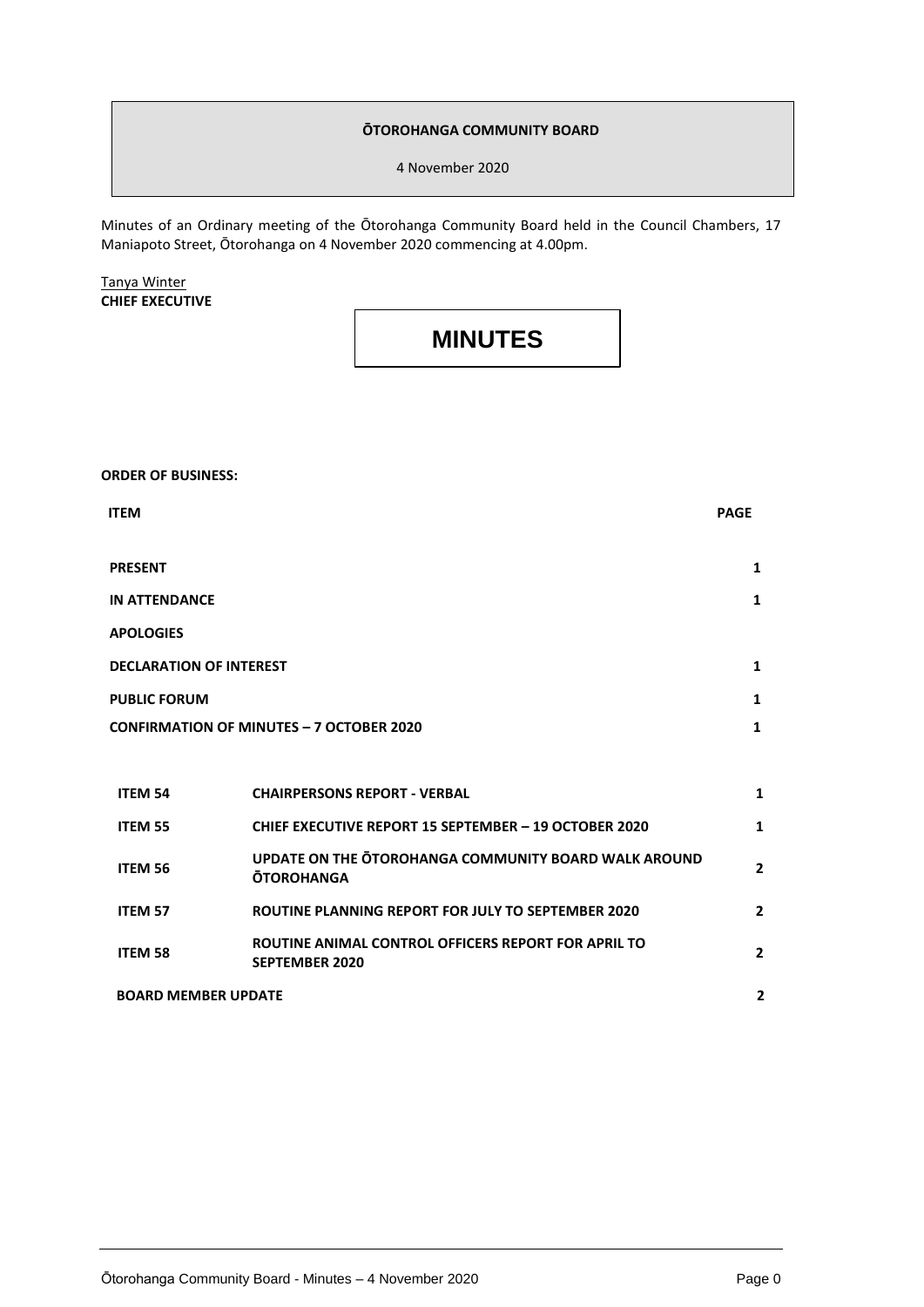#### **PRESENT**

Mr. N Gadd (Chair), Cr. Christison, Cr. Dow, Mr. Coventry, Mrs. Brown-Merrin, Mr. Buckman.

#### **IN ATTENDANCE**

Ms. T Winter (Chief Executive), Messrs. R Brady (Group Manager Engineering), G Bunn (Group Manager Corporate), J le Fleming (Community Facilities Officer) M Lewis (Services Manager), and Miss. N Martinsen (Committee Secretary).

The Chair declared the meeting open and welcomed those present.

#### **APOLOGY**

No apologies were received.

#### **PUBLIC FORUM**

No members of the public were present at the commencement of the meeting.

#### **DECLARATION OF INTEREST**

The Chair asked members whether they had any declarations of conflicts of interest.

No declarations of conflicts of interest were received.

#### **CONFIRMATION OF MINUTES – 7 OCTOBER 2020**

**Resolved** that the Minutes of the meeting of the Ōtorohanga Community Board held on 7 October 2020, as circulated be approved as a true and correct record of the meeting and the recommendations contained therein be adopted.

**Mr. Coventry / Mrs. Brown-Merrin**

#### **ITEM 54 CHAIRPERSONS REPORT – VERBAL**

The Chairperson reported on the following;

- Pink Shirt Day went well.
- Gave thanks to those that attended the Long Term Plan Workshops.

**Resolved** that the Chairperson's verbal report be received. **Cr. Christison / Mr. Coventry**

#### **ITEM 55 CHIEF EXECUTIVE REPORT 15 SEPTEMBER – 19 OCTOBER 2020**

The Chief Executive summarised her report informing members of the key focus areas for the Chief Executive in the last month and signal anything of note coming up in the next month.

The Chair said that he is looking forward to seeing the CouncilMARK results.

The Chief Executive advised members that she is expecting to receive the final results mid-late November.

**Resolved** that the Chief Executive report for the period 15 September – 19 October 2020 be received. **Cr. Dow / Mrs. Brown-Merrin**